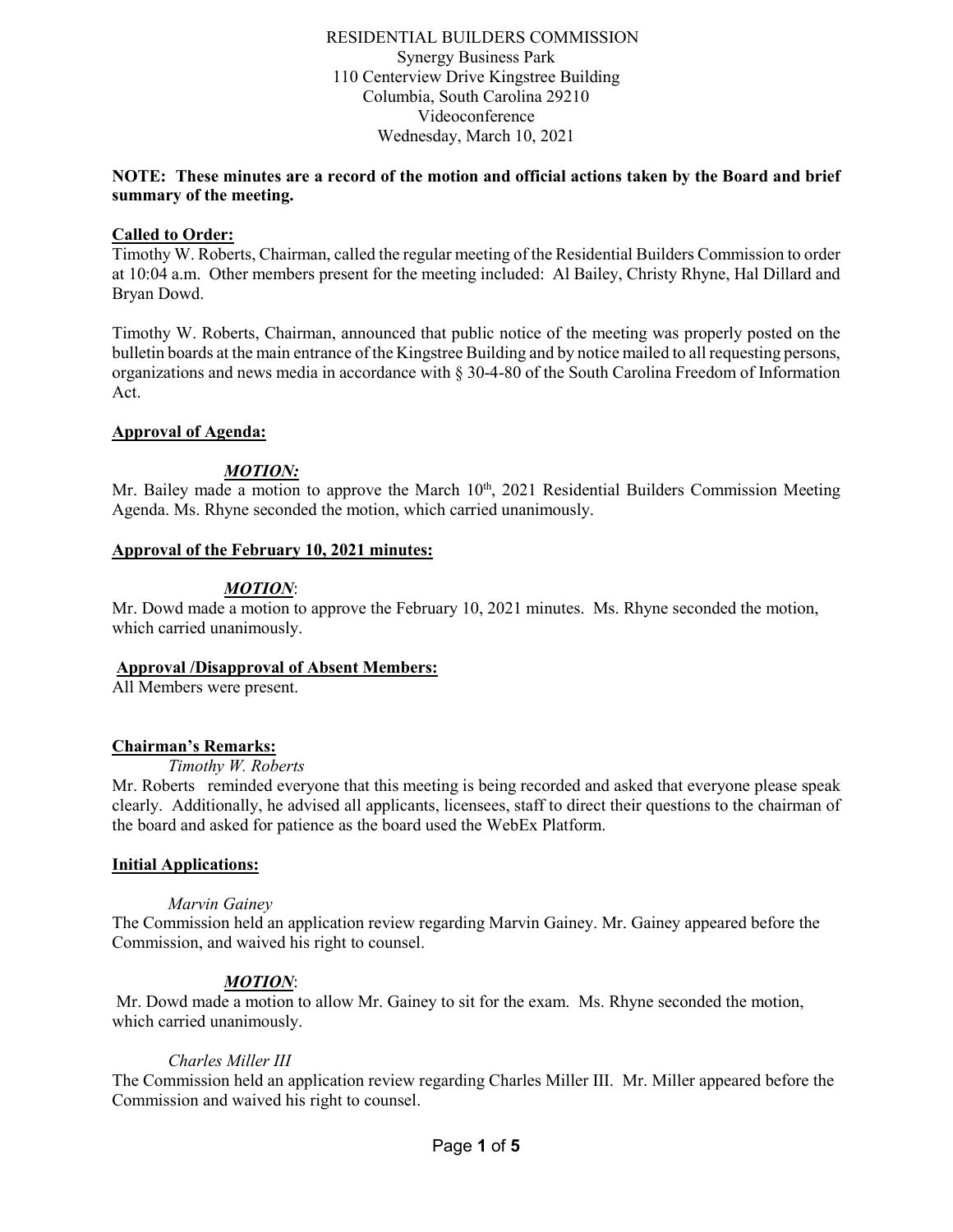# *MOTION*:

Mr. Bailey made a motion to allow Mr. Miller to sit for the exam. Mr. Dillard seconded the motion, which carried unanimously.

### *Alfred Alsbrooks*

The Commission held an application review regarding Alfred Alsbrooks. Mr. Alsbrooks appeared before the Commission and waived his right to counsel.

# *MOTION*:

Ms. Rhyne made a motion to allow Mr. Alsbrooks to sit for the Exam. Mr. Bailey seconded the motion, which did not carry unanimously. Mr. Dowd opposed.

### *Darrell Hodges*

The Commission held an application review regarding Darrell Hodges. Mr. Hodges appeared before the Commission and waived his right to counsel.

## *MOTION*:

Mr. Bailey made a motion to allow Mr. Hodges to sit for the exam. Ms. Rhyne seconded the motion, which did not carry unanimously. Mr. Dowd and Mr. Dillard opposed. Mr. Roberts voted affirmatively to break the tie. The motion passed.

### *Bradley Johnson*

The Commission held an application review regarding Bradley Johnson. Mr. Johnson appeared before the Commission and waived his right to counsel.

## *MOTION*:

Mr. Dillard made a motion to allow Mr. Johnson to sit for the exam. Ms. Rhyne seconded the motion, which carried unanimously.

## *Anthony Porter*

The Commission held an application review regarding Anthony Porter. Mr. Porter appeared before the Commission and waived his right to counsel.

## *MOTION*:

Ms. Rhyne made a motion to deny Mr. Porter's request to sit for the exam due to lack of evidence of experience. Mr. Dowd seconded the motion, which carried unanimously.

## *Kenneth Copeland*

The Commission held an application review regarding Kenneth Copeland. Mr. Copeland appeared before the Commission and waived his right to counsel.

## *MOTION*:

Ms. Rhyne made a motion to allow Mr. Copeland to sit for the exam. Mr. Dowd seconded the motion, which carried unanimously.

## *Harrell Evans*

The Commission held an application review regarding Mr. Harrell Evans. Mr. Evans appeared before the Commission and waived his right to counsel.

## *MOTION*:

Mr. Dillard made a motion enter into executive session to receive legal advice regarding Mr. Evan's application. Ms. Rhyne seconded the motion, which carried unanimously.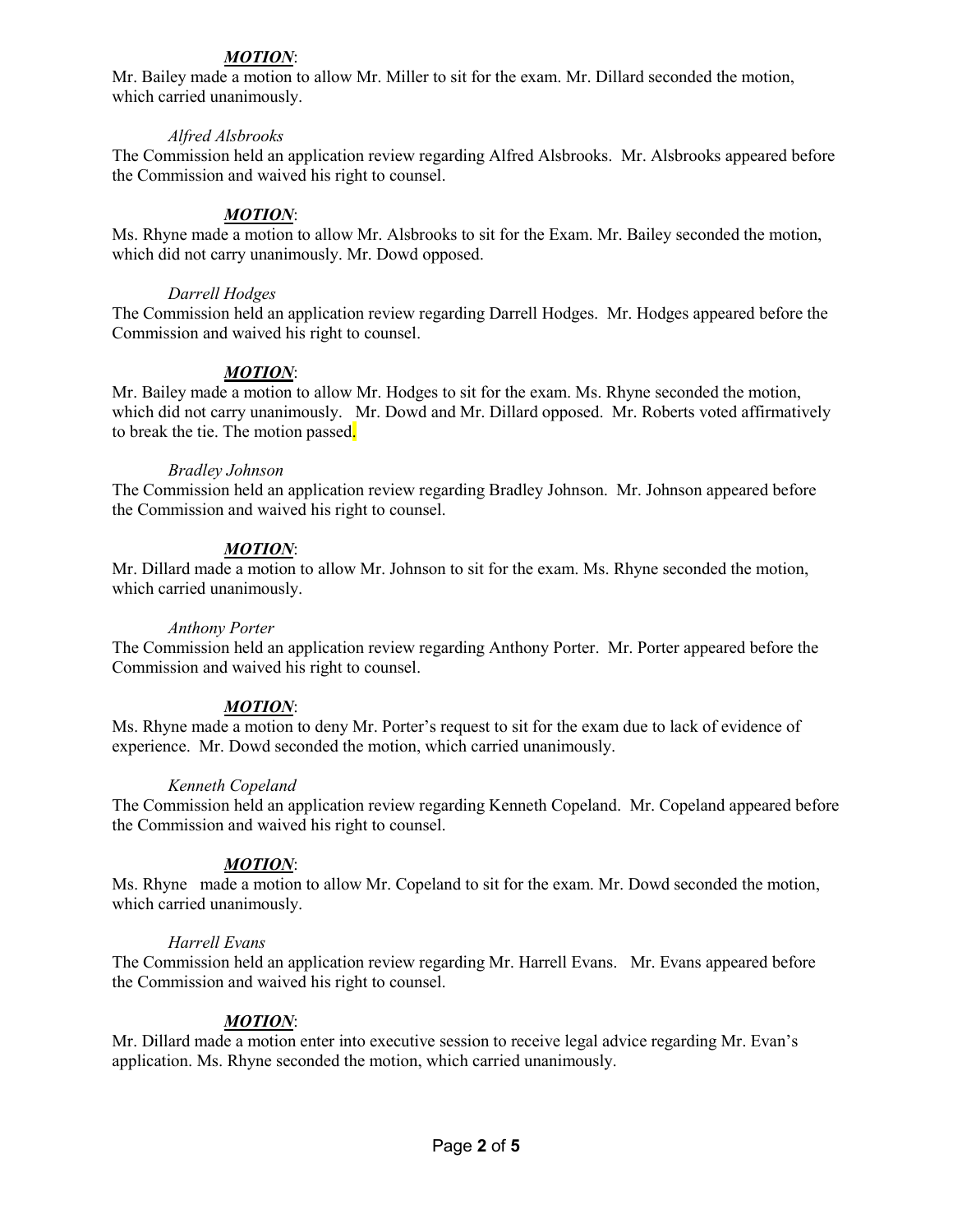# *MOTION*:

Mr. Bailey made a motion to exit executive session after receiving legal advice regarding Mr. Evans's application. Ms. Rhyne seconded the motion, which carried unanimously.

### *MOTION*:

Mr. Dillard made a motion to deny Mr. Evan's request to sit for the exam due to lack of experience. Ms. Rhyne seconded the motion, which carried unanimously.

• Ms. Rhyne left the meeting.

### *Aaron Anderson*

The Commission held an application review regarding Mr. Aaron Anderson. Mr. Anderson appeared before the Commission and waived his right to counsel.

## *MOTION*:

Mr. Bailey made a motion to allow Mr. Anderson to sit for the exam. Mr. Dowd seconded the motion, which carried unanimously.

• Ms. Rhyne returned to the meeting.

### *Frank Laraia Jr.*

The Commission held an application review regarding Mr. Frank Laraia. Mr. Laraia appeared before the Commission and waived his right to counsel.

### *MOTION*:

Mr. Dillard made a motion to allow Mr. Laraia to sit for the exam. Mr. Dowd seconded the motion, which carried unanimously.

#### *Nicholas Gilman*

The Commission held an application review regarding Mr. Nicholas Gilman. Mr. Gilman appeared before the Commission and waived his right to counsel.

## *MOTION*:

Mr. Bailey made a motion to allow Mr. Gilman to sit for the exam. Ms. Rhyne seconded the motion, which did not carry unanimously. Mr. Dillard opposed.

#### *George Argetsinger IV*

The Commission held an application review regarding Mr. George Argetsinger IV. Mr. Argetsinger appeared before the Commission and waived his right to counsel.

## *MOTION*:

Mr. Bailey made a motion to approve Mr. Argetsigner for a specialty registration with the condition that he carry a \$5, 000 bond at all times he is registered. Mr. Dillard seconded the motion, which carried unanimously.

#### *Michael David Rogers*

The Commission held an application review regarding Mr. Michael David Rogers. Mr. Rogers appeared before the Commission and waived his right to counsel.

#### *MOTION*:

Mr. Dowd made a motion to approve Mr. Rogers for a specialty registration with the condition that he carry a \$5, 000 bond at all times he is registered and complete all terms of his probation. Ms. Rhyne seconded the motion, which did not carry unanimously. Mr. Bailey opposed.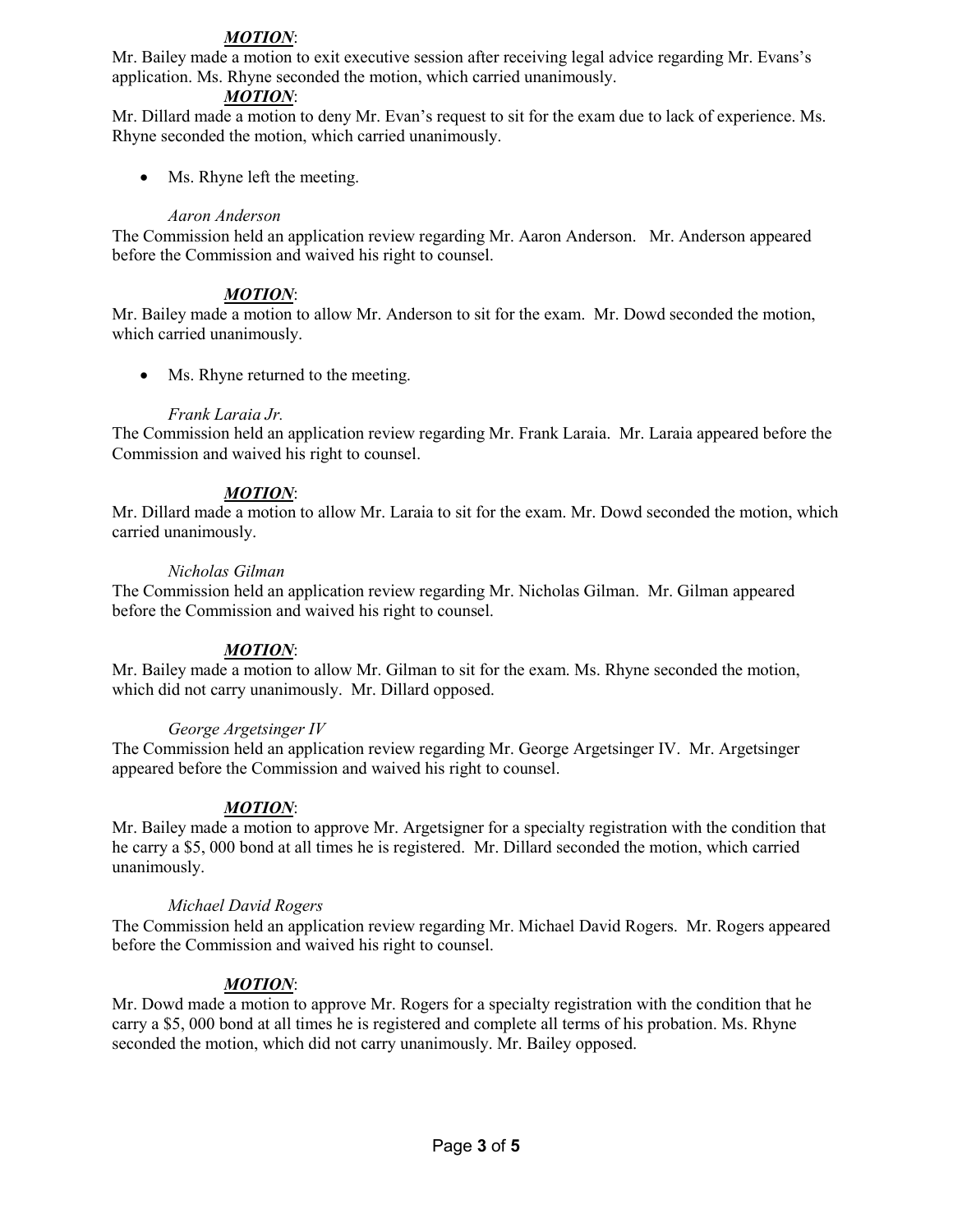### *Stephen McWhorter*

The Commission held an application review regarding Mr. Stephen McWhorter. Mr. McWhorter appeared before the Commission and waived his right to counsel.

# *MOTION*:

Mr. Bailey made a motion to allow Mr. McWhorter to reinstate his builder's license. Mr. Dowd seconded the motion, which carried unanimously.

• *Mr. Dowd left the meeting* 

\*\*Mr. Bailey recused himself from the meeting in the matter of Anthony Burton Case no 2019-60; Derral Gillespie Case no 2018-402; Rodney Taylor Case no 2018-257; and James McCarty Case no 2019-302 due to his service as the hearing office in the above mentioned case

### **Hearing Officer Recommendations:**

*Anthony Burton Case no 2019-60*

The Board held a Final Order hearing regarding Mr. Anthony Burton. Mr. Burton was not present. Ms. Shayla Hayes, Esq. represented the State in the matter.

### *MOTION:*

Ms. Rhyne made a motion to adopt the Hearing Officer's Recommendation. Mr. Dillard seconded the motion, which carried unanimously with Mr. Roberts voting affirmatively.

### *Derral G Gillespie Case no 2018-402*

The Board held a Final Order hearing regarding Mr. Derral Gillespie. Mr. Gillespie was not present. Ms. Shayla Hayes, Esq. represented the State in the matter.

## *MOTION:*

Ms. Rhyne made a motion to adopt the Hearing Officer's Recommendation. Mr. Dillard seconded the motion, which carried unanimously with Mr. Roberts voting affirmatively.

#### *Rodney Taylor Case no 2018-257*

The Board held a Final Order hearing regarding Mr. Rodney Taylor. Mr. Taylor was not present. Mr. Chris Elliott, Esq. represented the State in the matter.

#### *MOTION:*

Ms. Rhyne made a motion to adopt the Hearing Officer's Recommendation. Mr. Dillard seconded the motion, which carried unanimously with Mr. Roberts voting affirmatively.

#### *James McCarty Case no 2019-302*

The Board held a Final Order hearing regarding Mr. James McCarty. Mr. McCarty was not present. Mr. Chris Elliott, Esq. represented the State in the matter.

#### *MOTION:*

Ms. Rhyne made a motion to adopt the Hearing Officer's Recommendation. Mr. Dillard seconded the motion, which carried unanimously with Mr. Roberts voting affirmatively.

Mr. Bailey returned to the meeting.

#### **Regulation of Doors and Windows:**

Mr. Maurice Smith, Assistant Chief Investigator with the Office of Investigation and Enforcements requested further clarification of what type of license or registration would be required for the installation of door and windows. The Commission confirmed that doors and windows would fall under the carpentry classification.

## *MOTION:*